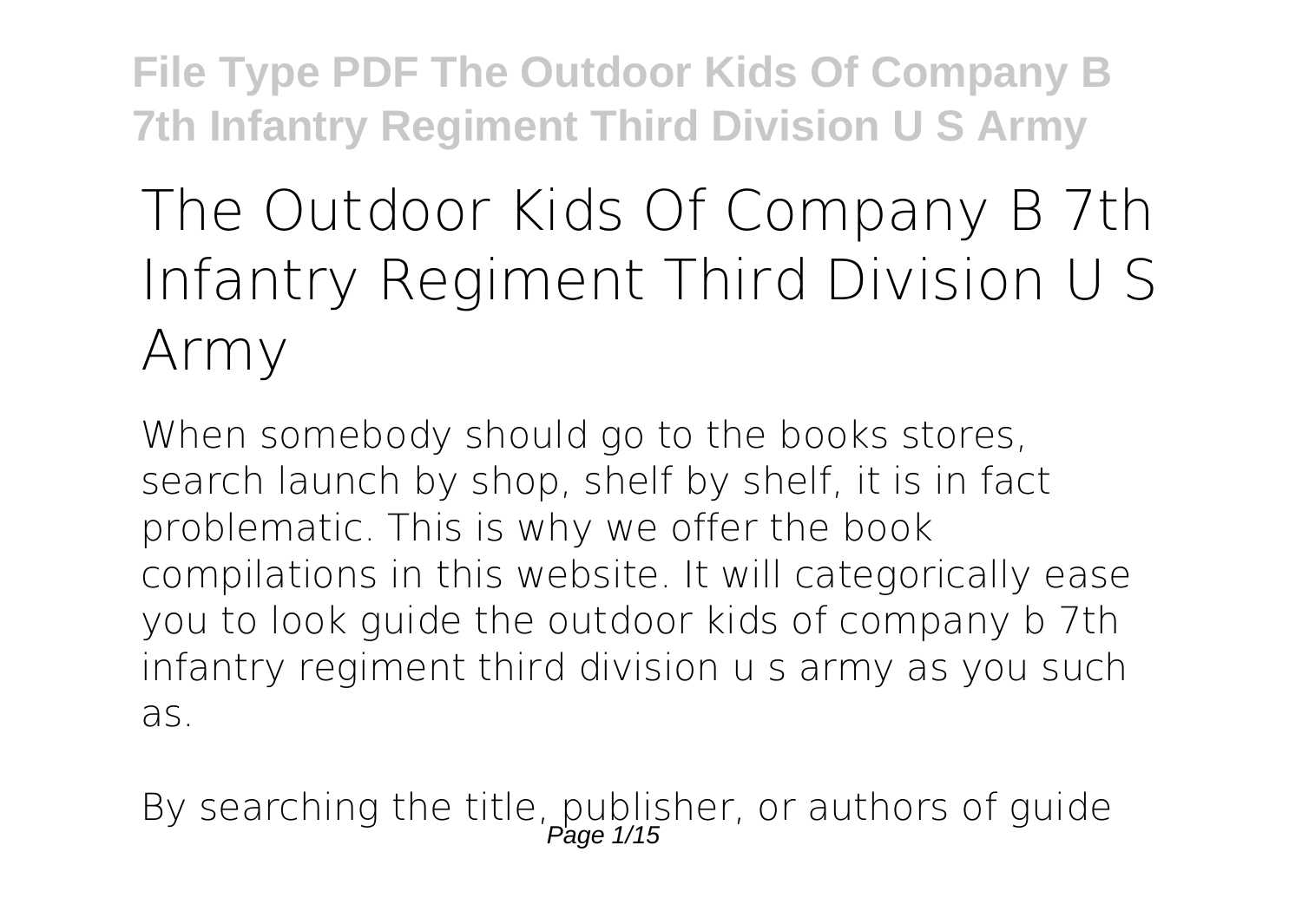you in point of fact want, you can discover them rapidly. In the house, workplace, or perhaps in your method can be all best area within net connections. If you ambition to download and install the the outdoor kids of company b 7th infantry regiment third division u s army, it is definitely simple then, past currently we extend the partner to buy and create bargains to download and install the outdoor kids of company b 7th infantry regiment third division u s army thus simple!

Our goal: to create the standard against which all other publishers' cooperative exhibits are judged. Page 2/15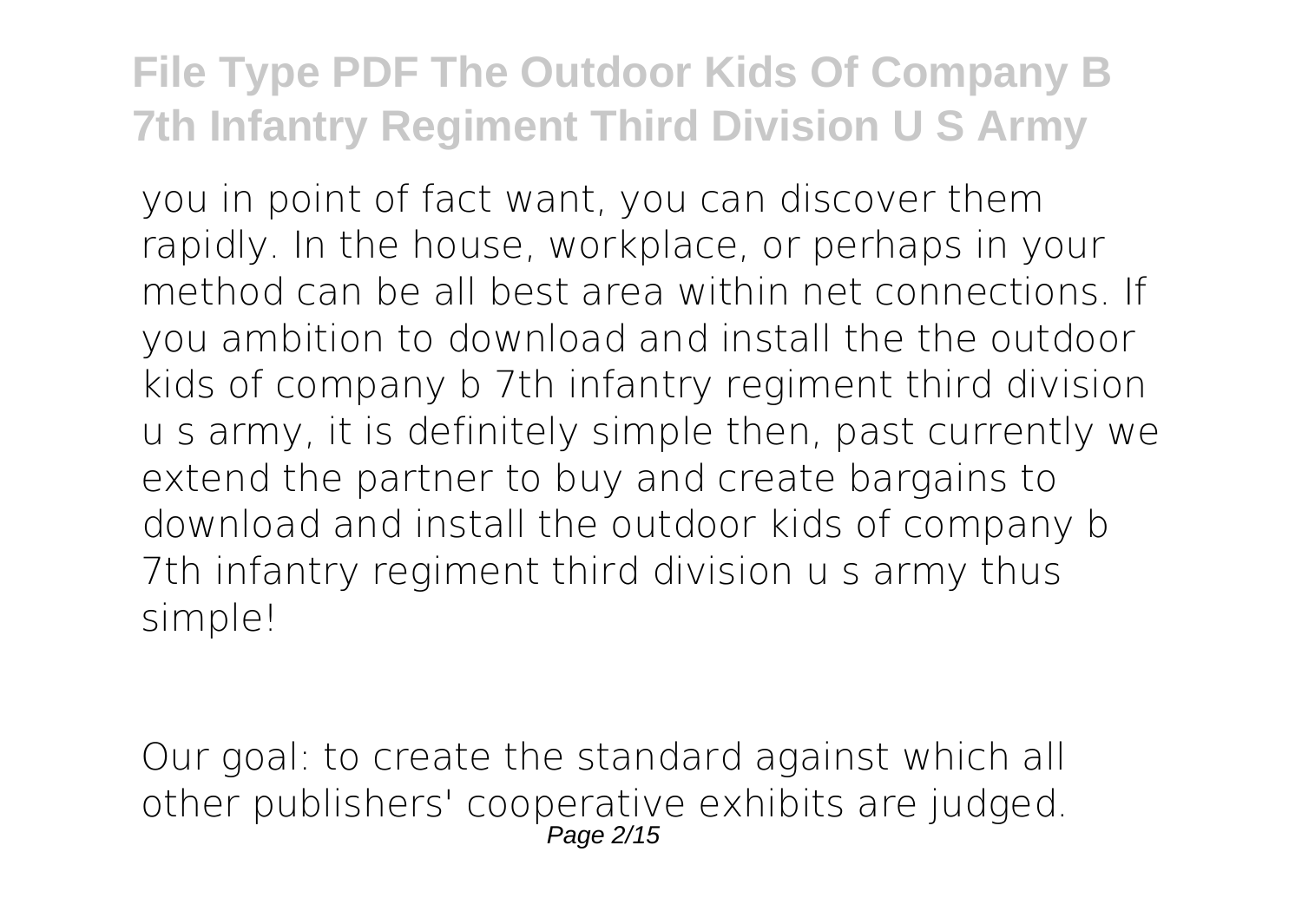Look to \$domain to open new markets or assist you in reaching existing ones for a fraction of the cost you would spend to reach them on your own. New title launches, author appearances, special interest group/marketing niche...\$domain has done it all and more during a history of presenting over 2,500 successful exhibits. \$domain has the proven approach, commitment, experience and personnel to become your first choice in publishers' cooperative exhibit services. Give us a call whenever your ongoing marketing demands require the best exhibit service your promotional dollars can buy.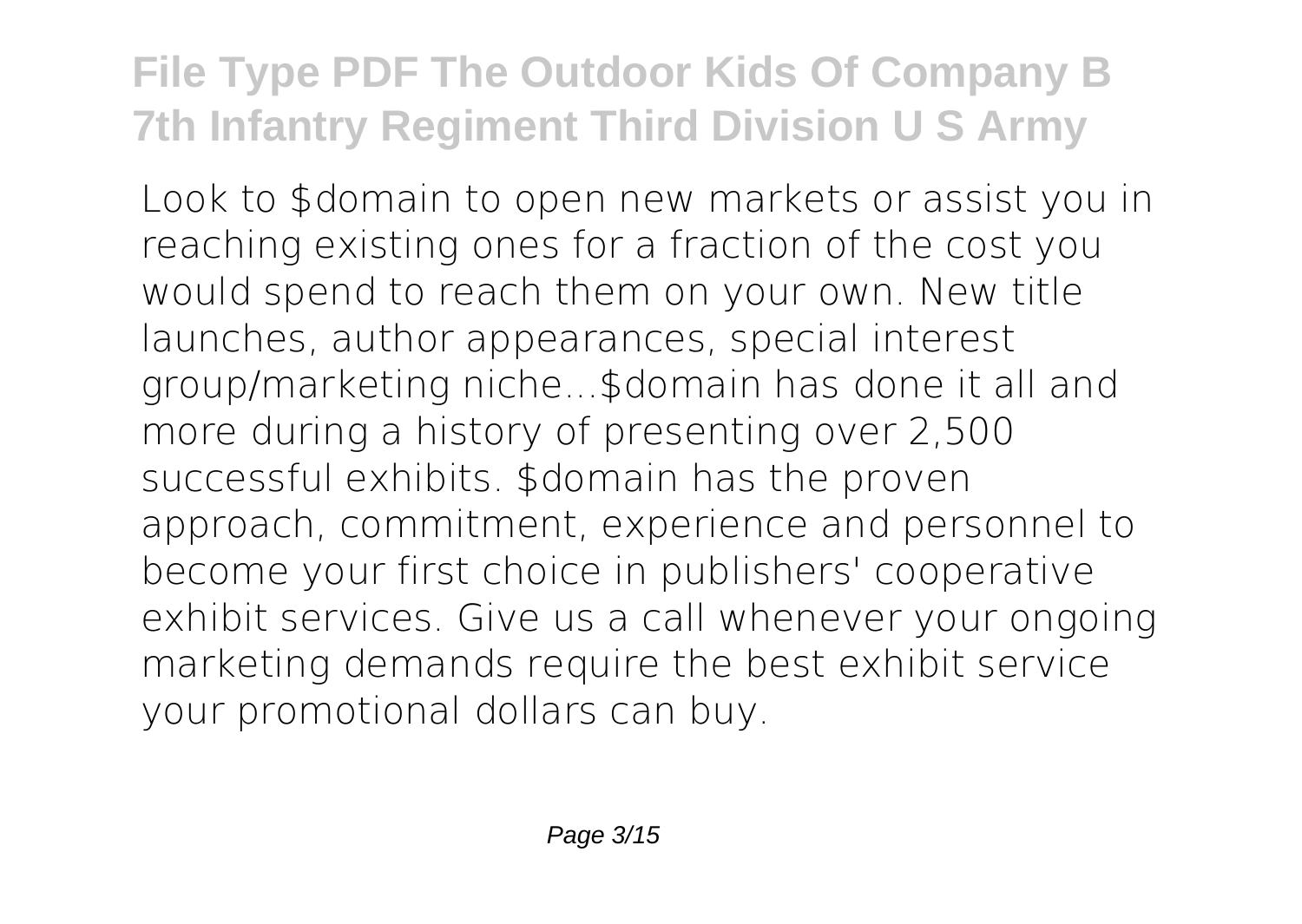**Home | Theolc**

Kids & Company runs comprehensive kindergarten programs designed for children who are 4 or 5 years old (junior and senior kindergarten age) to prepare them for Grade 1. Using emergent curriculum techniques to adapt to the children's' interests and skills, we set a foundation of early literacy, numeracy, artistry, and the construction of relationships and ideas.

**The History of Woolrich, The Original Outdoor Clothing Company** April doet wat hij wil, dat is gebleken, veel wind, regen, hagel en zelfs natte sneeuw. We hebben de Page 4/15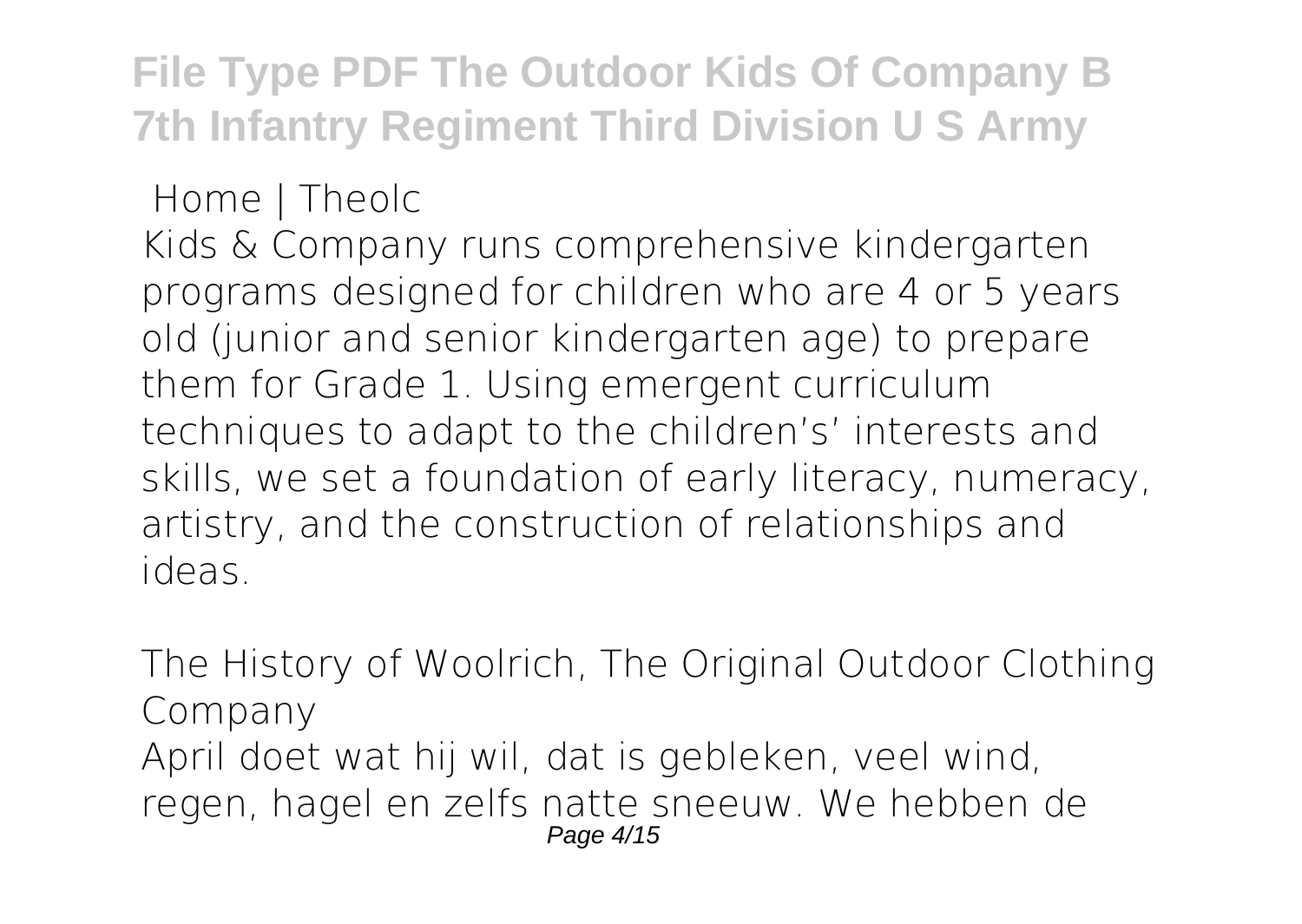maand april afgesloten en zijn goed begonnen aan de maand mei.

**The Best Outdoor Clothing Brands in the World | Highsnobiety**

We wrapped up the first week of 31 Days of Outdoor STEM with an outdoor science theme. There were 12 awesome outdoor science activities contributed and a great start to our month of outdoor STEM. I wanted to gather them all in one place for you to reference over the summer! Simple science experiments and STEM ideas are perfect for having fun and learning too! make sure to check back each week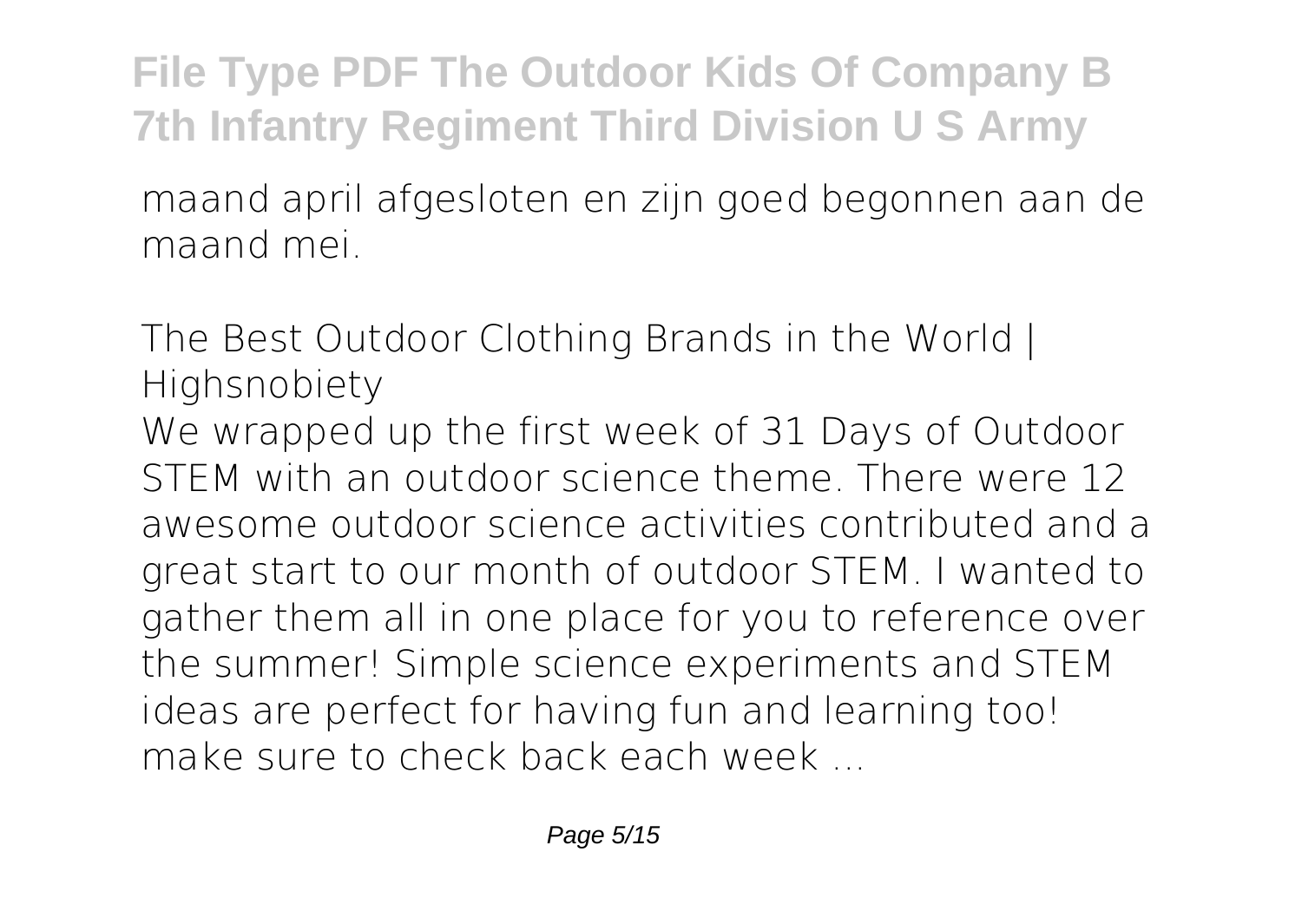**50+ Best Outdoor Toys for Kids in 2020 (Updated!) | Heavy.com**

Outdoor Industry Association's government affairs team works to represent the interests of the outdoor industry in Washington D.C. and communities across the country. Whether we're fighting for our land or water or decreasing trade costs, we're here to support our members.

**The Outdoor Adventure Company - Outdoor activities and ...**

Outdoor equipment specialists, buy online. From Cairn to Commute, Peak to Promo... Urbanwear from Premium Outdoor Brands Page 6/15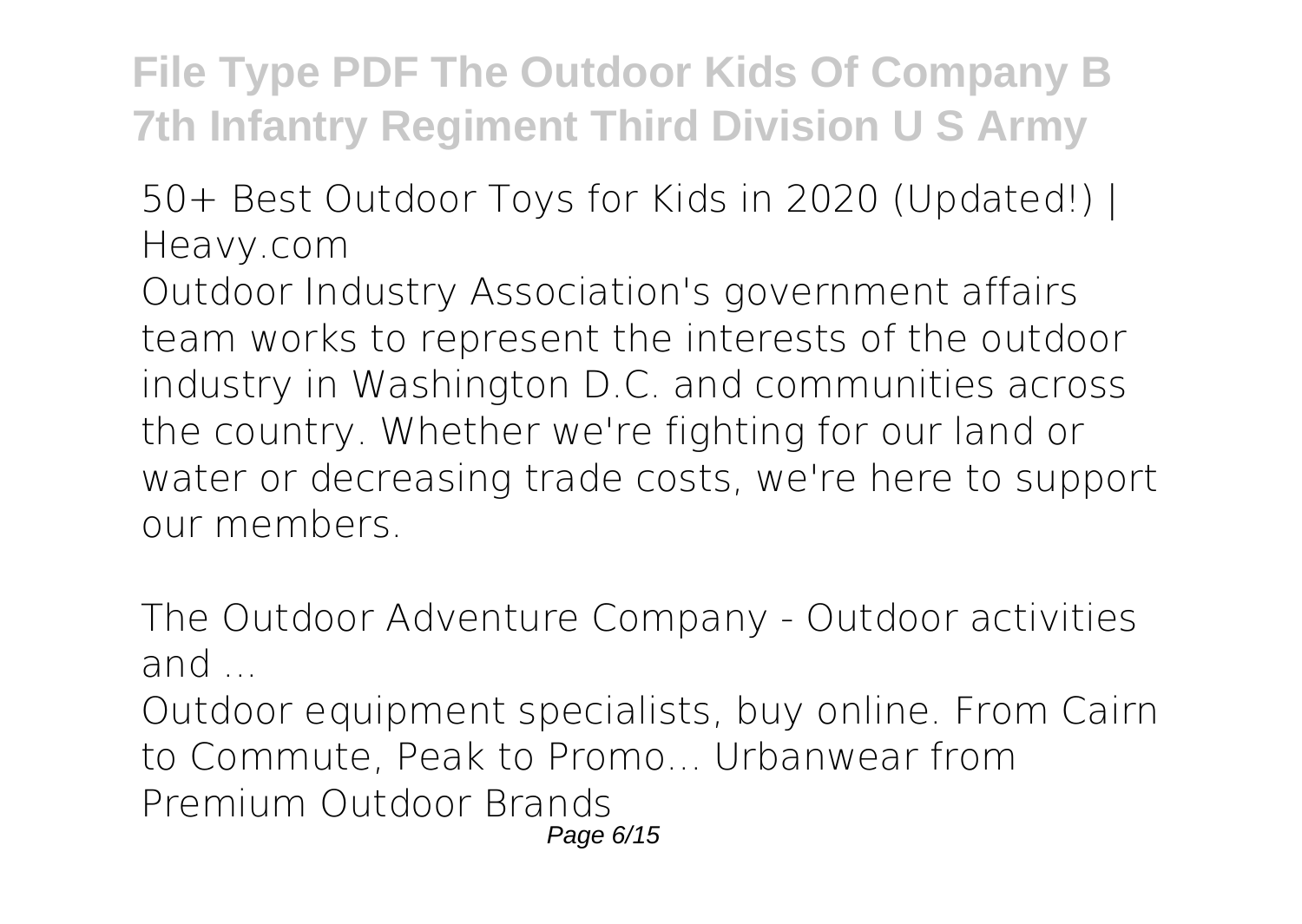**The Outdoor Kids, Inc. in Tallahassee, FL | Company Info ...**

We Bring Family Together. The Step2 Company, LLC. (Step2) is based in Streetsboro, Ohio. Step2 sells products for children including toddler toys, outdoor toys, play kitchens, ride-on toys, swing ...

**mei 2016 – The Outdoor Company** Top Outdoor Activities in Tampa: See reviews and photos of outdoor activities in Tampa, Florida on Tripadvisor. ... Tampa Bay Water Bike Company. 268 reviews ... See more outdoor activities for kids in Tampa on Tripadvisor.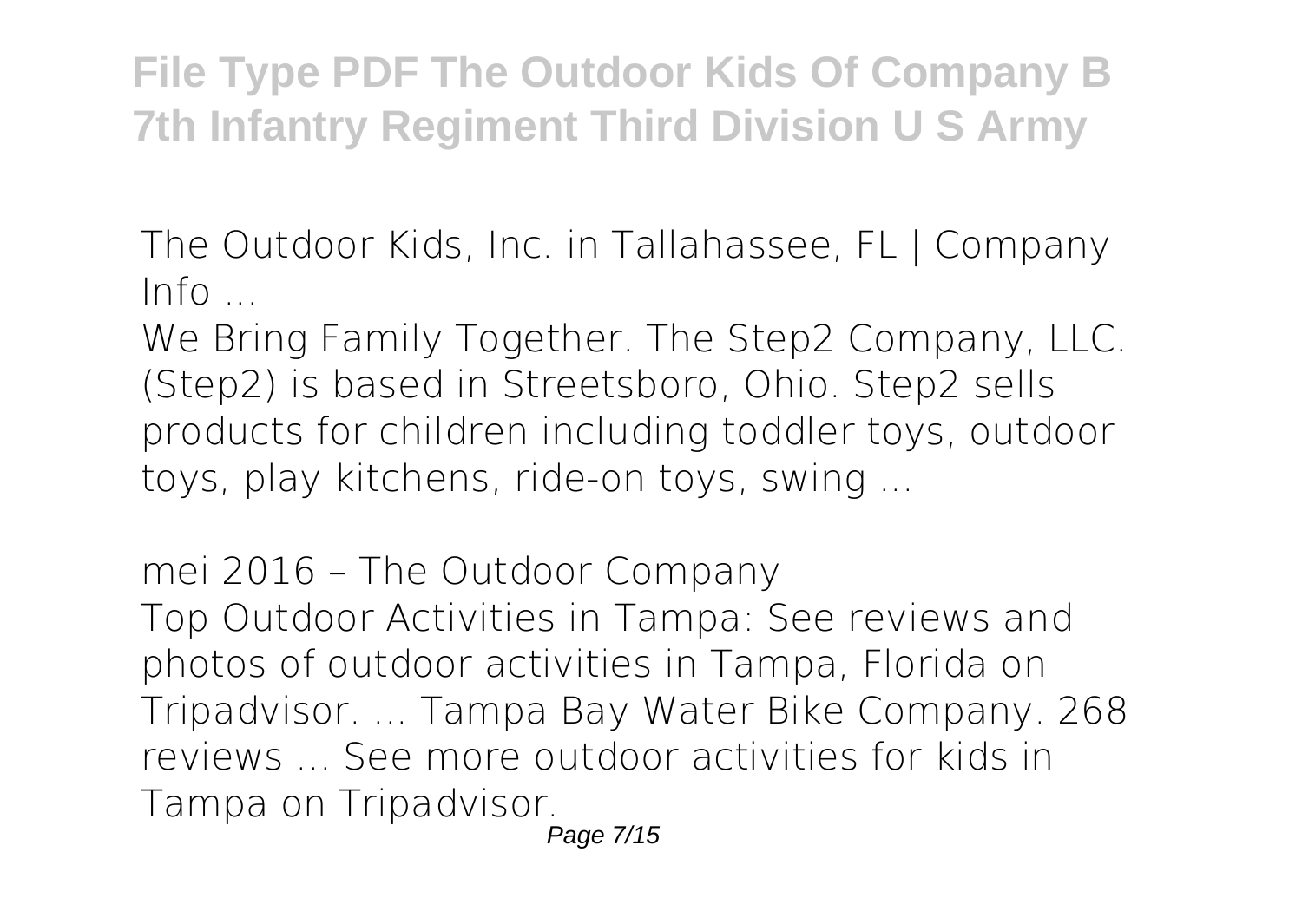**Amazon.com: Sports & Outdoor Play: Toys & Games: Slumber ...**

The Outdoor Kids, Inc. is a Florida Domestic Non-Profit Corporation filed on April 5, 2012. The company's filing status is listed as Inactive and its File Number is N12000003566. The Registered Agent on file for this company is Hart Derek E and is located at 2838 Industrial Plaza Dr, Tallahassee, FL 32301.

**Outdoor Science Activities for Kids Outdoor STEM** "The Outdoor Learning Company will encourage and support individuals of any age to reach their potential through inspiring outdoor experiences." All of our Page 8/15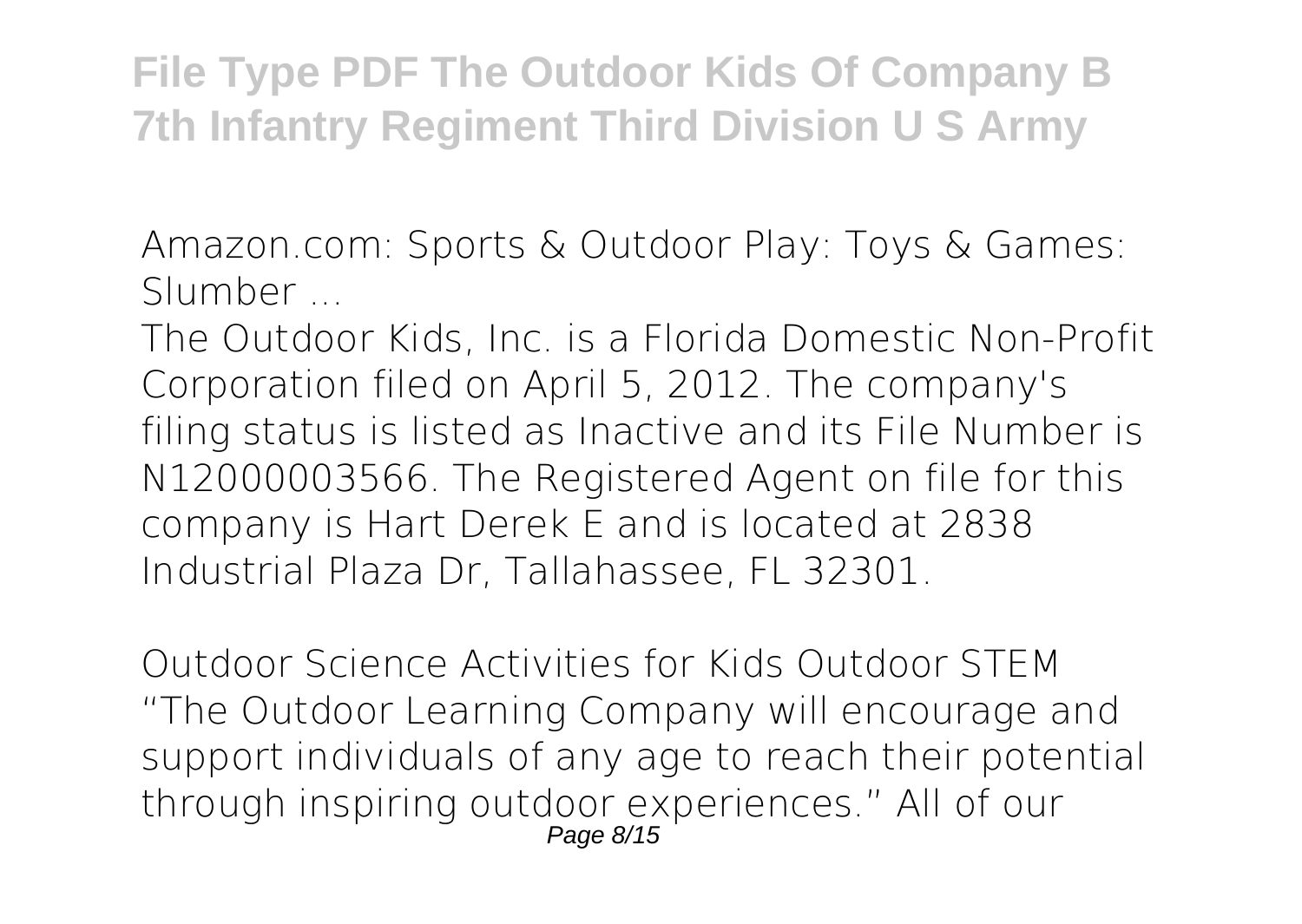activities and services are based on the Forest School ethos, allowing opportunity for children, young people and adults to develop and learn through engagement with the outdoors and nature.

**The Outdoor Kids Of Company** The Outdoor Adventure Company is based at Holmescales which is situated near Kendal, the gateway to the Lake District. Here we have something for everyone to enjoy. We specialise in Corporate entertainment with Conference facilities, Stag and Hen, Couples and Families and Locations logistics Professional, Fun and pure exhilaration every time. Page 9/15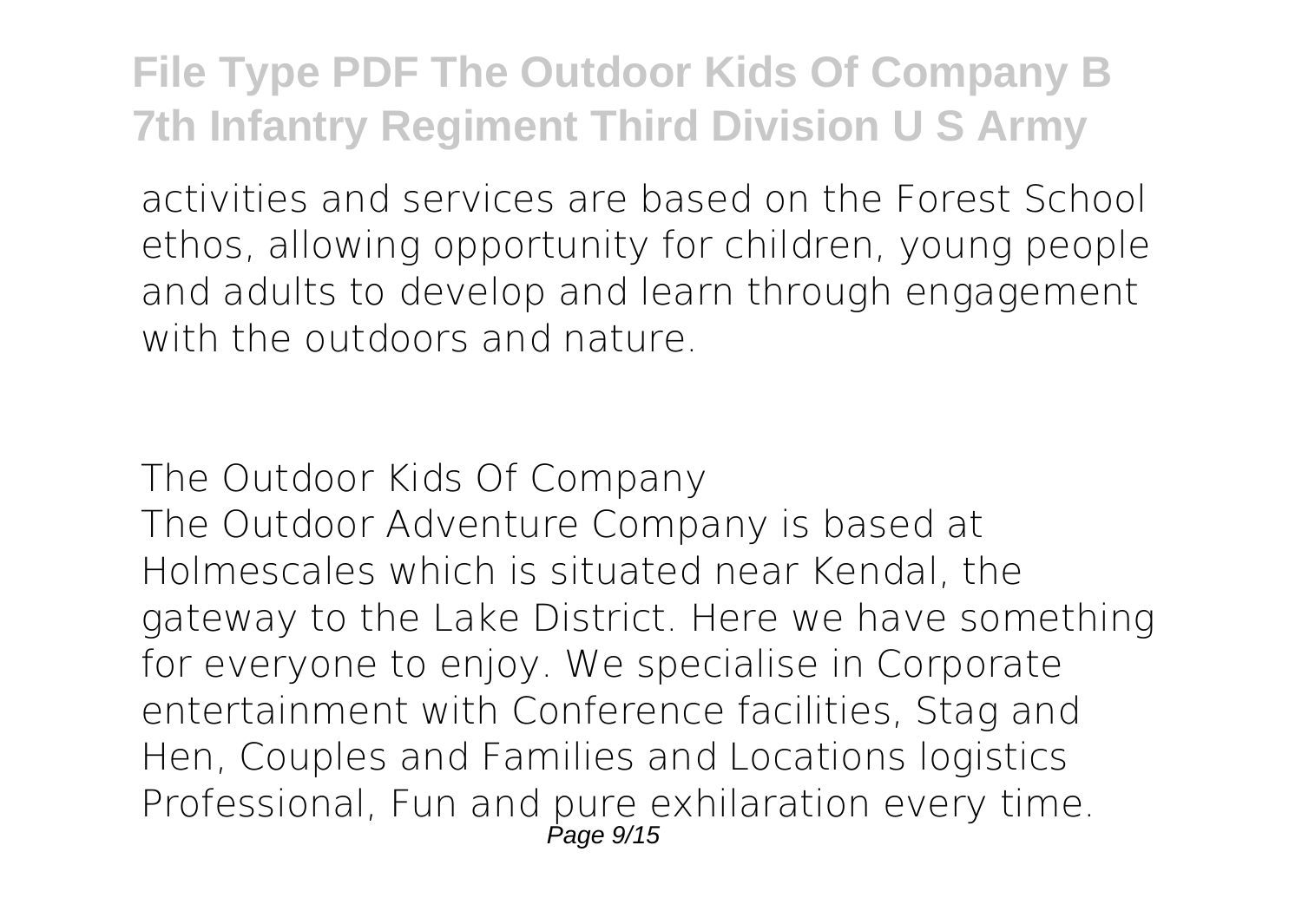**Whitby | Kids & Company Canada** Life Outdoors with The Company Store® Enjoy comfort and well-appointed style in your outdoor living space with our exclusive assortment of outdoor furniture.This collection will bring a touch of elegance to your open-air retreat.

**The Outdoors Company**

Outdoor games: The outdoor games department is the perfect place to browse when you're shopping for activities for a larger group of children who want to play together. Adventurous kids will delight in the variety of large inflatable toys, including soccer nets, Page 10/15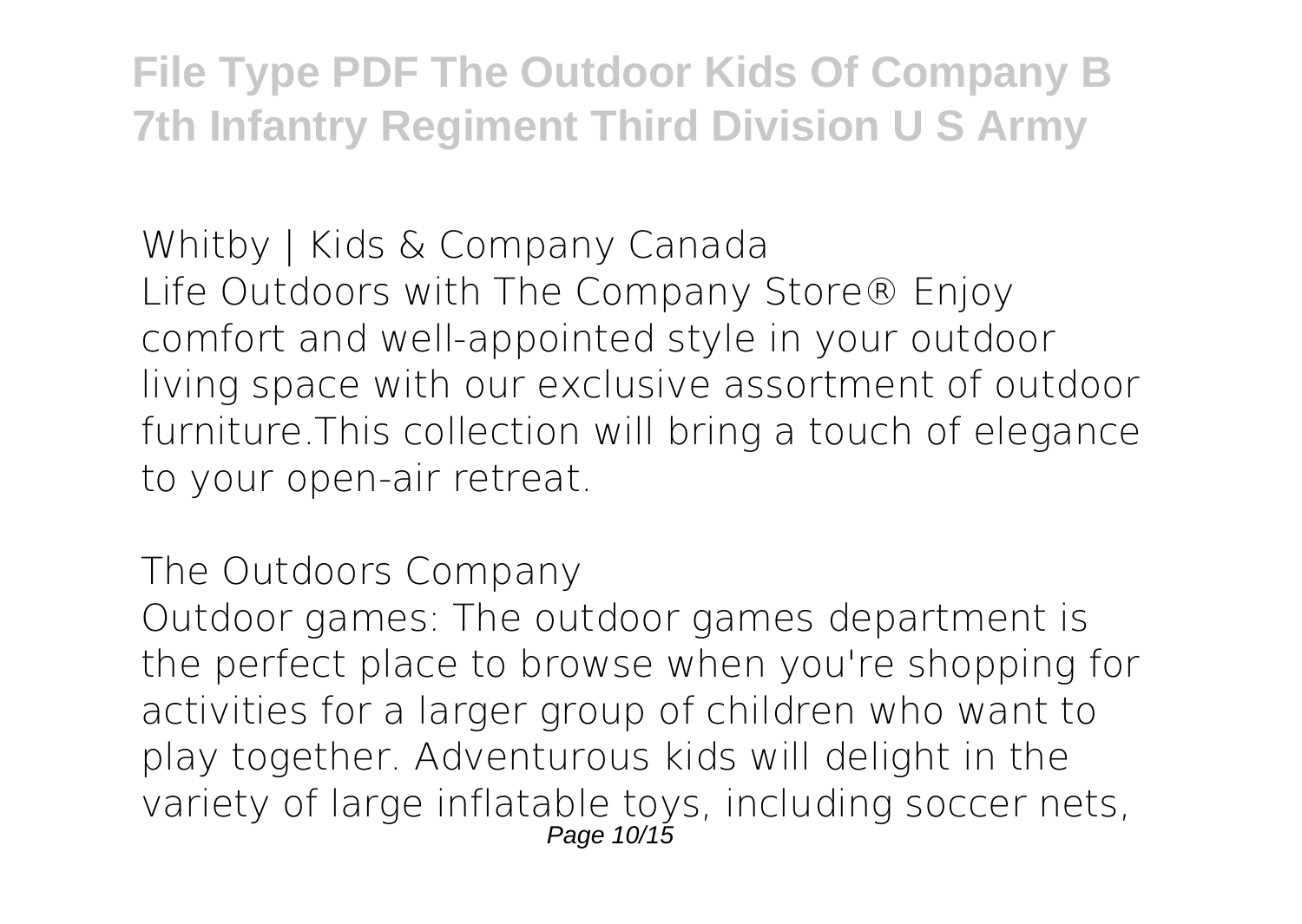basketball hoops and bounce houses.

**Amazon.com: Kids Outdoor Playsets** 2 apr. 2018 - #Outbag collection #Pushbag collection zitzak buitenzitzak outdoor & indoor loungemeubels. Bekijk meer ideeën over Openlucht bioscoop, Tuin ligbed en Pastel huis.

**Outdoor Play - Walmart.com - Walmart.com** Delight kids every day with these fun PJs, whimsical bedding sets, character hooded towels, cheerful room decor items, and more. Offered in a host of imaginative themes, our soft and cozy kids' hooded towels are some of our top sellers, and for good Page 11/15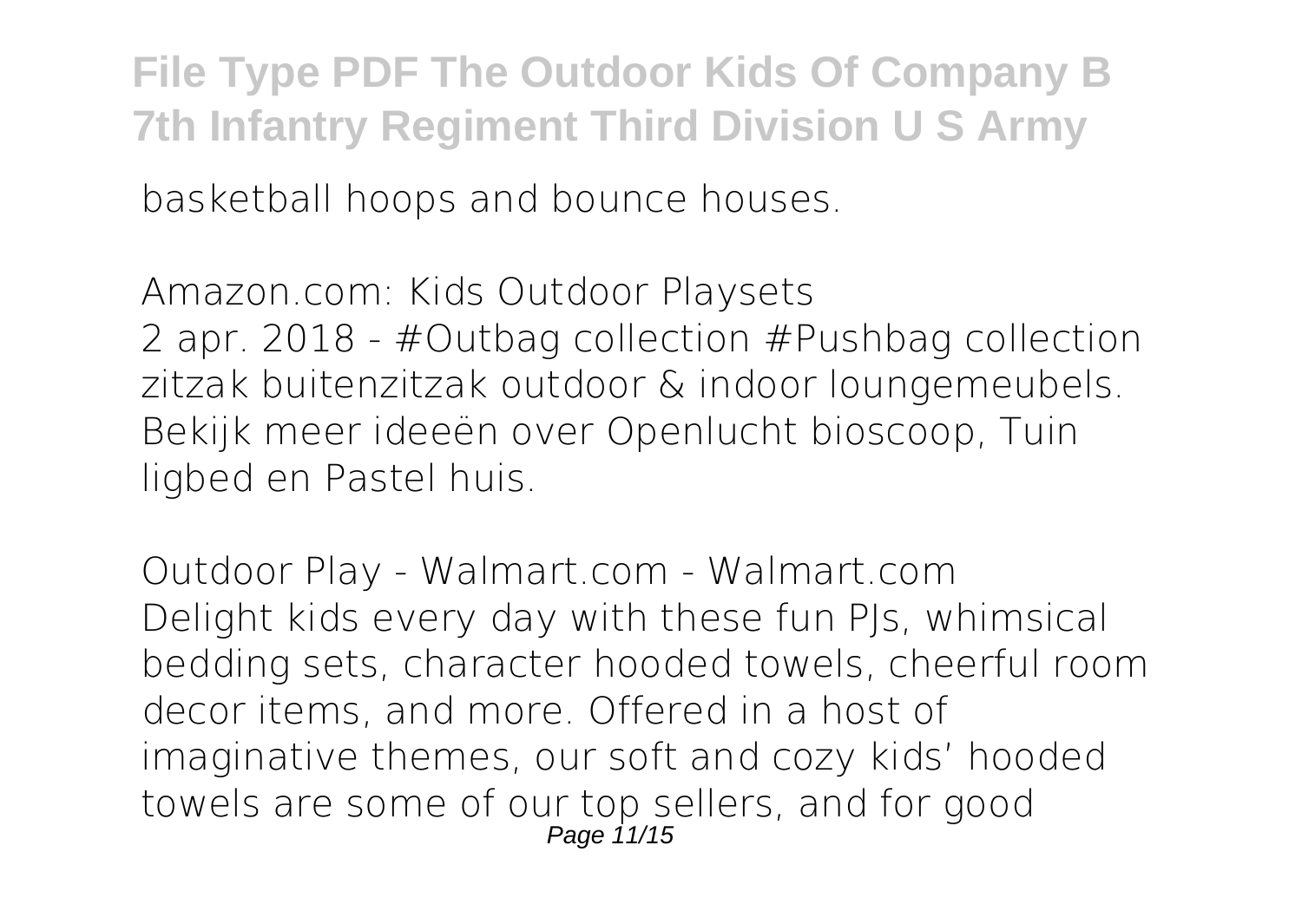reason—kids love the fun characters and bright colors; parents love that they're made from extraabsorbent Turkish cotton.

**Kids | The Company Store** ECR4Kids GUS Climb-N-Crawl Caterpillar Tunnel, Indoor and Outdoor Fun Kids' Play Structure, Expandable with Other Sets, Certified and Safe, Ready to Assemble, 7 Feet Long 4.8 out of 5 stars 106 \$229.99 \$ 229 . 99 \$249.99 \$249.99

**150 beste afbeeldingen van The Outdoor Company #Outbag # ...** We carry fun styles, colors, and shapes so younger Page 12/15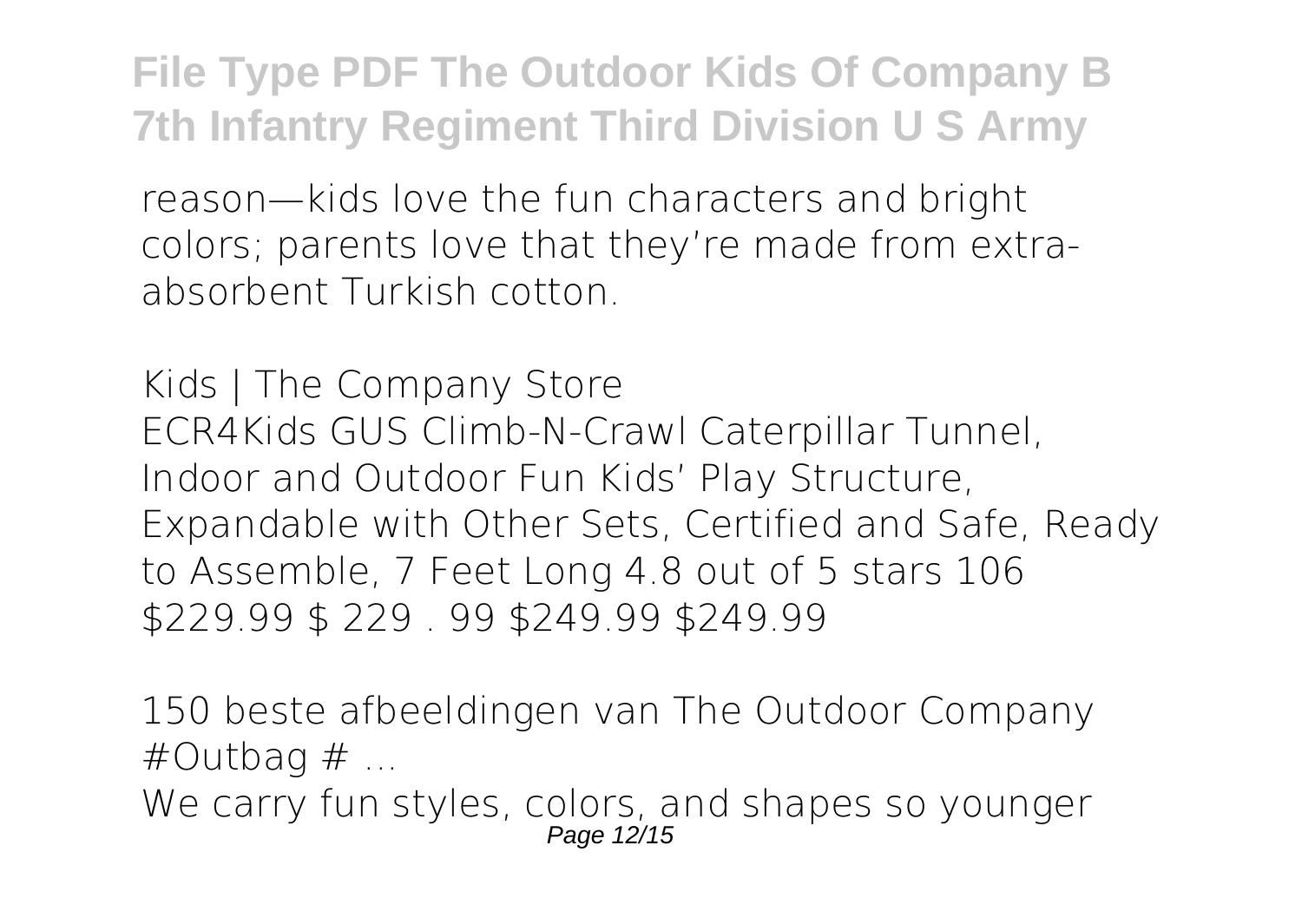kids can feel cool on their new wheels. Don't forget the helmets, elbow pads, knee pads, and gloves to make sure biking and playing outside stays harmless and fun. You, a few friends, foam-blasting outdoor toys, and a local playground are the only ingredients needed for an epic all-out war.

**Who We Are - Outdoor Industry Association** The History of Woolrich, The Original Outdoor Clothing Company Woolrich has been synonymous with quality outdoor clothing for over 180 years. The company got its start in 1830 when John Rich, an immigrant from England, built his first woolen mill in Plum Run, Pennsylvania.